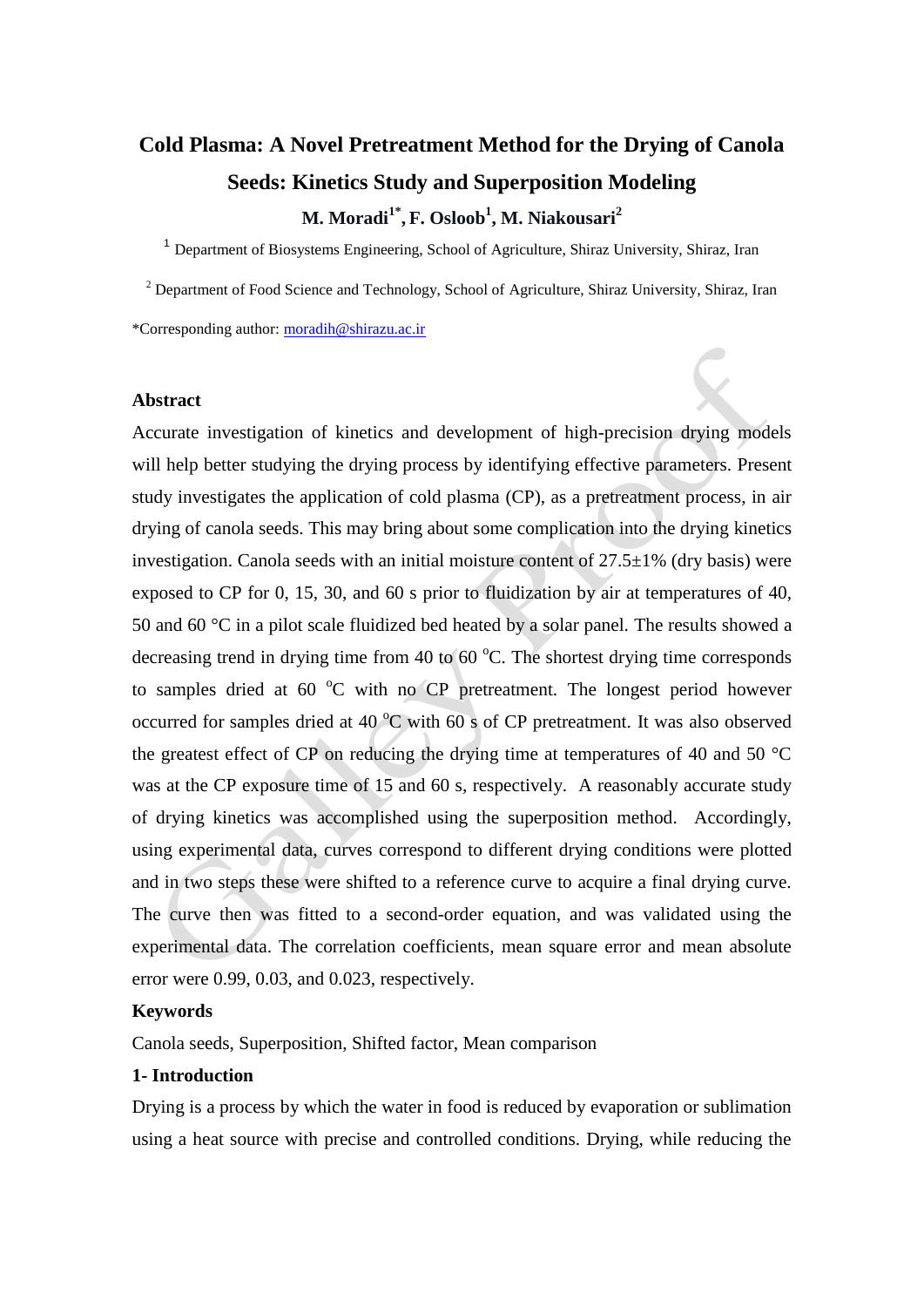risk of mold, decreases the final weight of the product and makes the material easier to transport. Canola (*Brassica napus*) is a plant of the nightshade family, annual, allogamy, and one of the most important crops whose seeds are used to produce oil. (McVetty and Duncan, 2016). The initial moisture content of canola seeds at the harvesting time is about 25%, which must be dried to prevent spoilage of wet seeds. Today, the use of hybrid methods helps speeding up the drying process. Cold Plasma (CP) is a non-thermal technology that includes gases containing reactive electrons, ions, and neutral species which shown to possess antimicrobial characteristics, change molecular structure, causes physical and chemical changes at the polymer surface, inactivate enzymes, reduce or eliminate toxins (Amin and Ghoran nevis, 2016; Pankaj et al., 2015; Pankaj & Keener, 2018). Food types, shapes, their ingredients and even their moisture content have a significant effect on the efficacy of CP (Li et al., 2019). CP is a promising new technology which has been widely used in food and agriculture and may have the potential to enhance the drying process, in turn improves the nutritional value of the products. There are small number of studies which investigated the influence of pretreatment by CP on the drying kinetics (Zhang et al., 2019).

Modeling the drying process not only ensure achieving an optimum design but also save time and money when scaling up the process. There are theoretical, semi-empirical, and empirical methods in mathematical modeling of the drying process (Ghasemi et al., 2021; Benseddik et al., 2018). Theoretical models are based on the physical principles of drying such as heat, mass, and momentum transfers. These methods are less accurate and in the majority of cases require fast and expensive computing capabilities due to a large computational processing. Semi-empirical modeling on the other hand may be one of the best methods to describe the drying process. In the semi-empirical technique, we use recognized equations developed by other researchers and for other products. In comparison, the semi-empirical models are more accurate than theoretical ones. However, there are some drawbacks too, as lack of standard models and the use of a specific template has practically made the application of the semi-empirical more difficult for some products. It is well known that highest accuracy might be obtained when applying empirical models (Simha et al., 2016; Benseddik et al., 2018). Among the empirical models, the application of the superposition method, in addition to identifying the direct effect of traits, can increase the accuracy of the final model. It was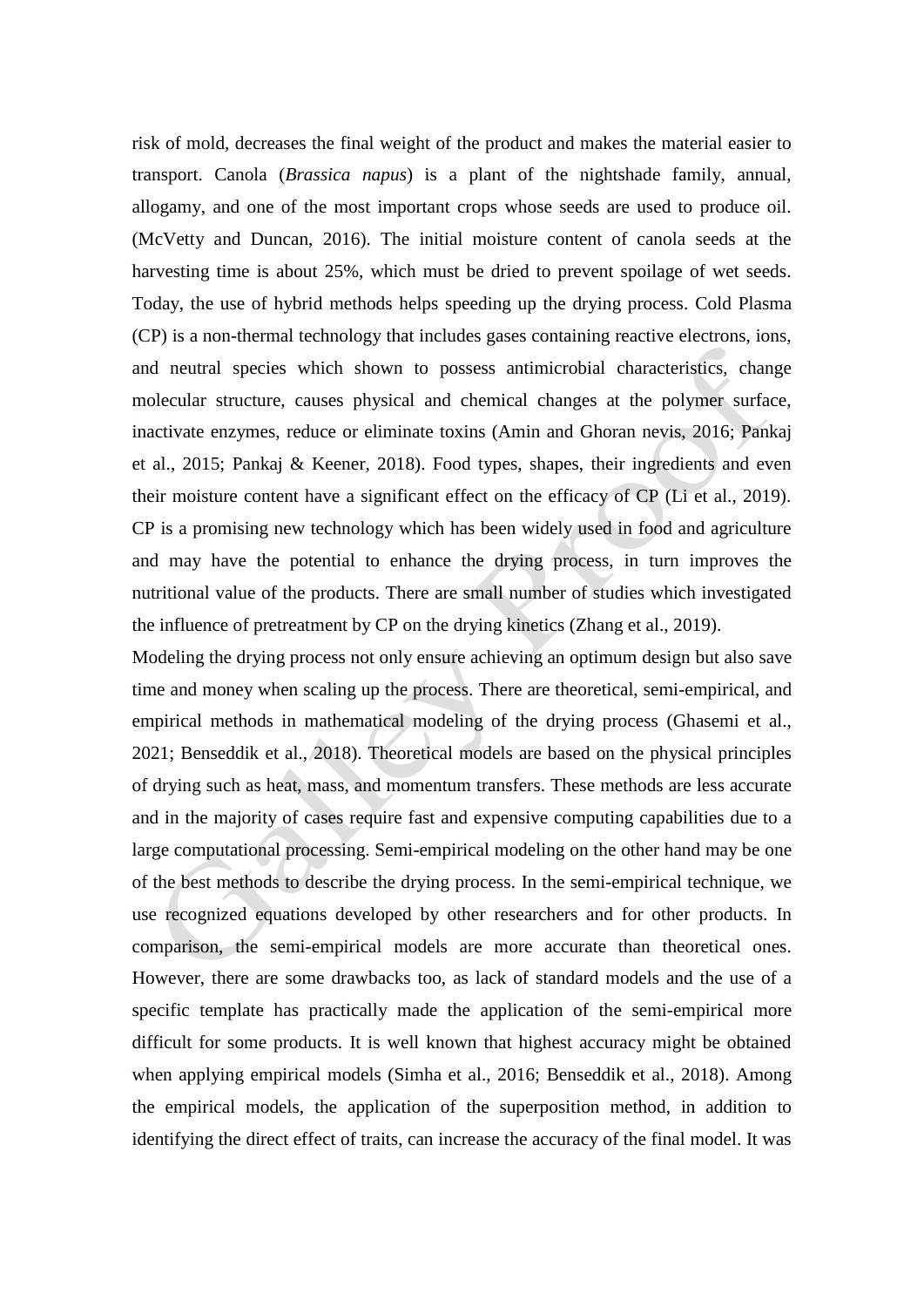used to explain the drying kinetics of thyme leaves at temperatures of 30, 40, and 50  $\degree$ C, and three air velocities of 0.5, 0.8, and 1.2 m/s. The final curve, obtained using this method was an exponential function of two parameters (temperature and air velocity), with a determination coefficient of 0.996 (Khazaei et al., 2008). In another study, the method of superposition for modeling the drying kinetics of Aloe vera gel slices under different temperatures and air velocities was investigated. The findings showed that the developed model possess acceptable accuracy (Moradi et al., 2019).

To the best of our knowledge, no article has been published to incorporate the influence of cold-plasma pretreatment in the modelling of drying process. In order to investigate the effect of CP pretreatment on the drying kinetics of canola seeds, a fluidized bed dryer operating at 3 inlet air temperatures was set up. The seeds were dried with and without CP pretreatment. A model based on the superposition was developed to simulate the drying kinetics of canola seeds.

#### **2- Materials and Methods**

#### **2-1- Sample preparation**

Fresh canola seeds were harvested from a farm located in the School of Agriculture of Shiraz University. The initial moisture content of seeds was determined to be  $27.5 \pm 1\%$ (dry basis). The drying in a fluidized bed was carried out using 250 g of fresh seeds. The drying was continued until the average moisture content was around 8% (dry basis).

## **2-2- Dryer**

A solar assisted fluidized bed dryer was deployed to investigate the drying kinetics of canola seed (Figure 1). An electric blower (1) (3 phases with a maximum power of 3 kW) was used to blow ambient air on a black galvanized flat plate solar collector (2) with an area of  $4 \text{ m}^2$ . The air then enters an auxiliary heating channel (4) which includes an electrical heater (2 kW) after leaving the collector. By adopting a control system, the electrical heater is turned on if the air outlet temperature from the collector is less than the desired drying temperature. The air velocity (6) was adjusted to ensure that the grains are in vibrating motion within the chamber (5) throughout the drying process. Based on the preliminary experiments, the air velocity of 3 m/s was determined to be suitable. This velocity was used throughout this experimental study. The drying chamber was cylindrical in shape made of transparent Plexiglas having a diameter and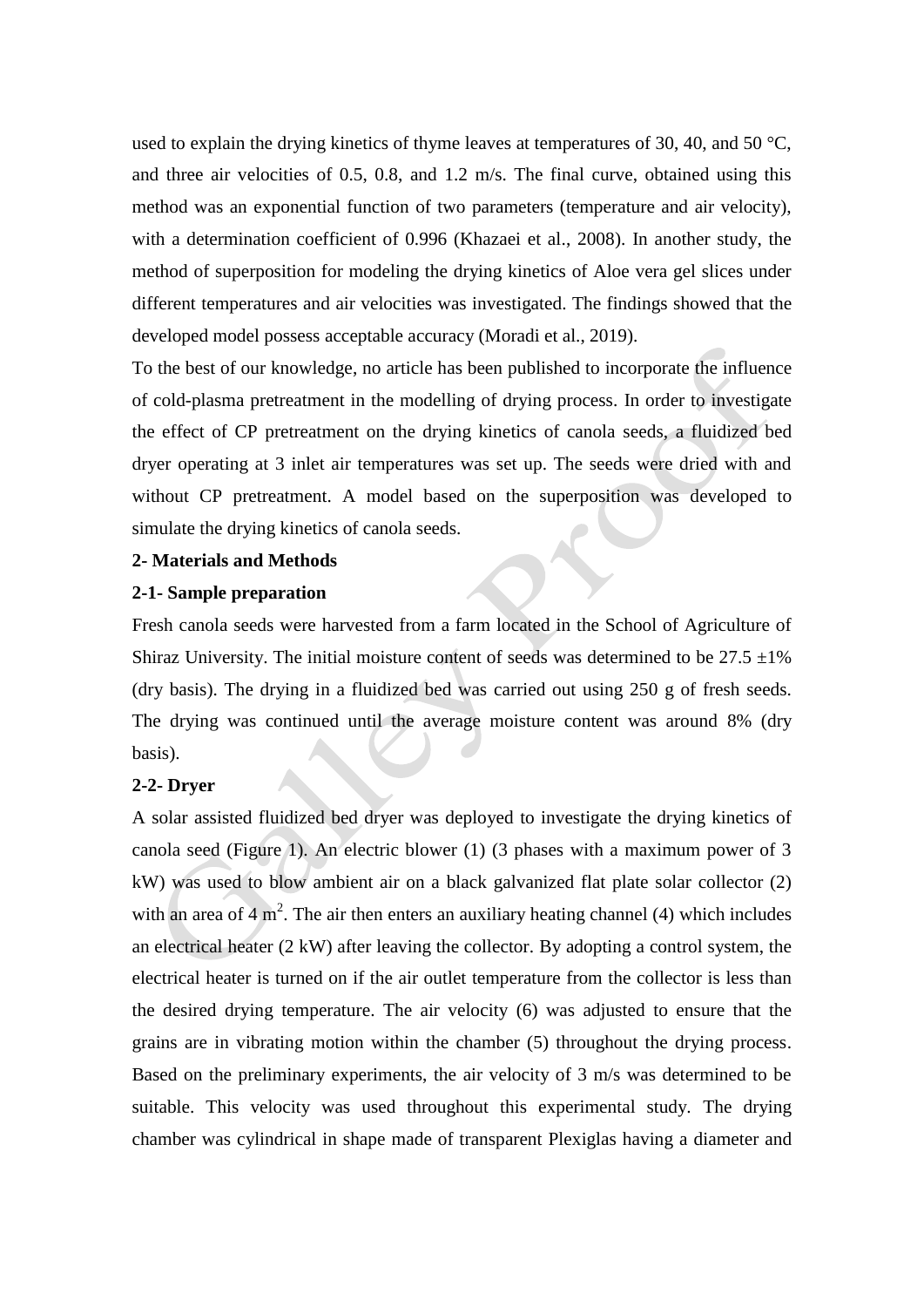height of 190 and 400 mm, respectively. To adjust the air temperature to the desired value, a thermocouple (type K with an accuracy of  $1 \degree C$ ) was installed just before the drying chamber. Fresh canola seeds with an initial moisture content of about  $27.5 \pm 1$  % (dry basis) were poured in the drying chamber and was dried to moisture content of 8% (dry basis).



**Fig.1. a) Schematic and b) back view of the solar dryer deployed in the present study**

**1- Electric blower, 2- Solar collector, 3- Collector outlet, 4- Heating channel, 5- Drying chamber, 6- Air outlet**

#### **2-3-Cold plasma**

The cold plasma device (Nik Plasma Tech Co., Tehran, Iran) was applied for the pretreatment process. The equipment consisted of a generator and a reactor. The reactor consisted of two electrodes and two dielectric plates, an inlet for the flow of selected gas. In the process, after adjusting the generator to desired set up values, fresh canola seeds were spread on a plate between two electrodes in a thin layer manner. It was then exposed to CP for 15, 30 or 60 s, depending on the experiment predetermined times. The unit was operated at a voltage of 11 kV, a frequency of 14 kHz with  $N_2$  gas at pressure of about 1 atm, as the CP gas. The whole process was operated at the atmospheric pressure.

## **2-4-Experimental design**

In order to investigate the effect of different operating conditions on the drying time, three levels of air temperature (40, 50 and 60 $\degree$ C) at an air velocity of 3 m/s were selected. Prior to the drying, the seeds were exposed to 0, 15, 30 or 60 s of nitrogen CP. The procedure was carried out in a completely randomized factorial design. All runs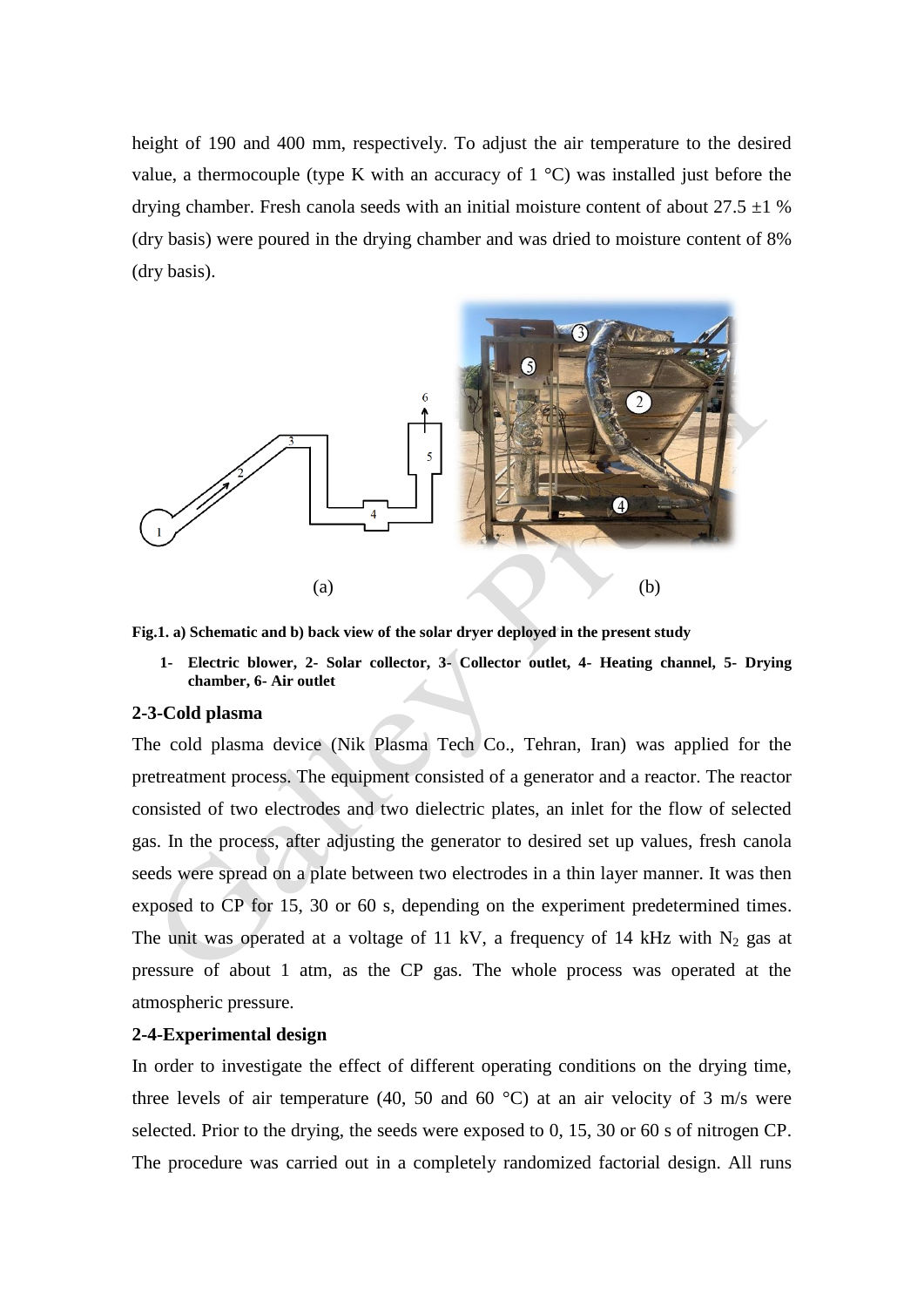were executed in triplicates and analysis of variance and mean comparison were performed on SPSS 16 software based on the Duncan's test.

#### **2-5-Modeling**

The superposition (SP) is an empirical method which has relatively high accuracy while being quite simple to be used in a simulation (Cheung et al., 2019). In simulating the drying process by SP, different curves should be shifted to a reference one. To accomplish this, firstly, the moisture ratio during drying time for different drying conditions was obtained using the experimental data. Then, the six standard models in the literature were fitted to the experimental moisture ratio and, the most appropriate one was selected to describe the moisture ratio of canola seeds at one-minute intervals. Thereafter, by selecting a temperature as the reference (in the present work,  $50^{\circ}$ C), the drying curves for other temperatures (40 or 60 °C) were shifted to the reference curve by shift factors. The moisture ratio versus the logarithmic times for each run (with and without CP exposure) for 3 temperatures were plotted (Figs. 6 to 9), and the points with the same values of moisture ratio in the reference curve and the other curve, were identified and shifted by a reduced time factor (D), obtained from equation (1), while shift factor (a) is calculated using equation (2):

$$
D = \text{Log}(t_r) - \text{Log}(t_i) \tag{1}
$$

 $a = 10^D$  Eq.(2)

Where the same value of moisture ratio was observed in time of " $t<sub>r</sub>$ " on the reference curve (50 °C) and in the time of " $t_i$ " on the other curves (40 or 60 °C).

Thus, a shifted drying curve was achieved for each CP exposure time. In the next step, as in the previous step, by selecting a CP exposure time (15 s) as the reference, and by shift the other drying curves to it, a single drying curve was obtained. Therefore, by two stages of superposition, a final curve was obtained. Multiplying the shift factors, by the drying time at each step was performed to achieve the final reduced time, and using regression analysis, the equation of the final curve was attained as a function of the reduced time. To validate the model, the produced moisture ratios by the superposition model were compared to the experimental moisture ratio.

#### **3- Results and Discussions**

#### **3-1- Drying kinetics**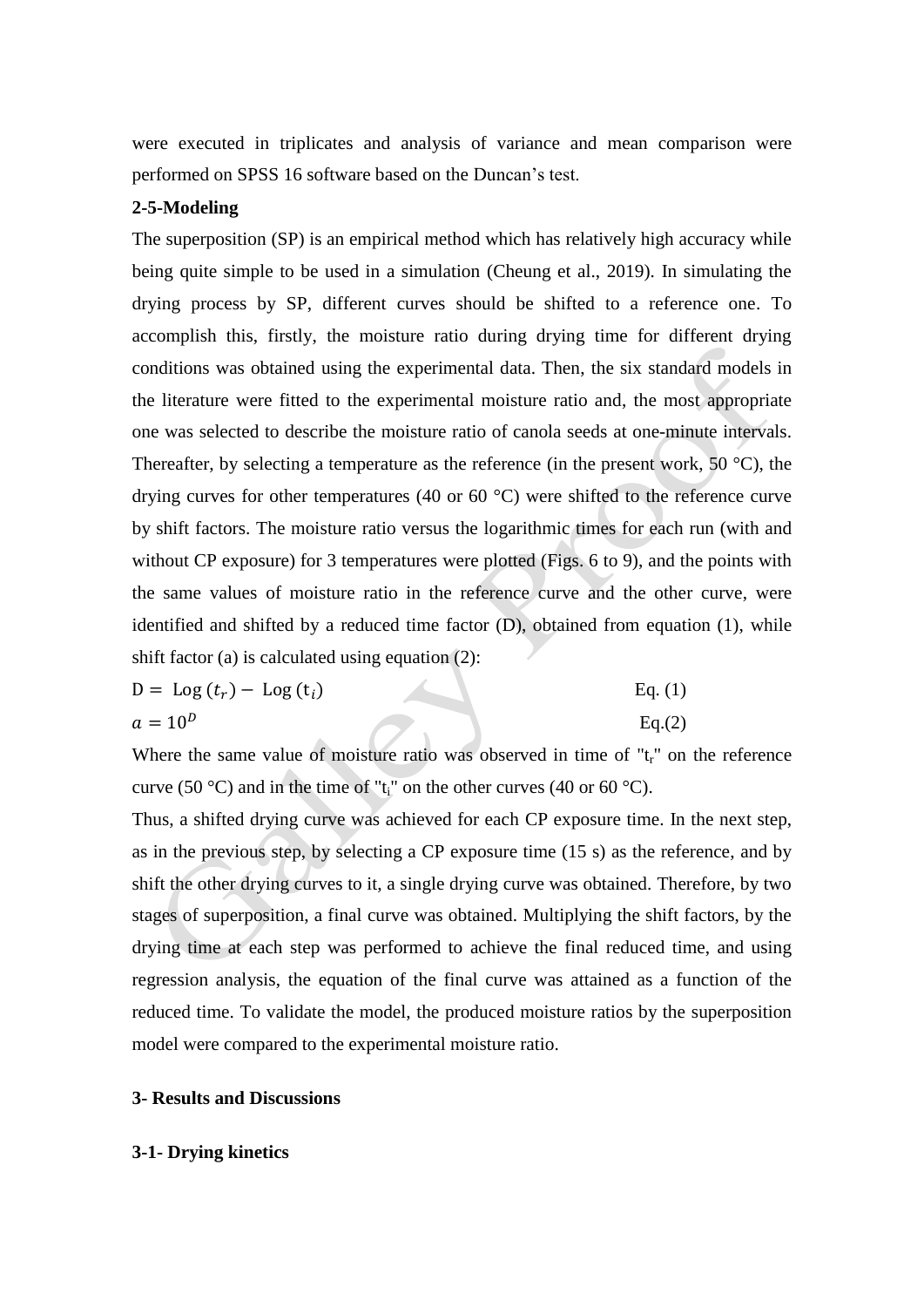Moist canola seeds were harvested with an initial moisture content of  $27\pm1$  % (dry basis) from the field. The seeds in a thin layer manner exposed to CP for 0 (no CP exposure), 15, 30 and 60 s prior to drying at 40, 50 and 60  $^{\circ}$ C. The drying air velocity was kept constant at 3 m/s throughout the experiments. Using analysis of variance, the effect of independent parameters on the drying time was investigated (Table 1).

| Variables   | DF | Sum squares | Mean squares |                |
|-------------|----|-------------|--------------|----------------|
|             |    | 5390.92     | 2695.46      | 2343.89**      |
|             |    | 9.56        | 3.20         | $2.80^{\circ}$ |
| $T\times P$ |    | 117.95      | 19.66        | $17.11^{***}$  |
| Error       | 24 |             | 1.15         |                |
| Total       |    | 5542.43     |              |                |

**Table 1- Analysis of variance The effect of CP pretreatment and air temperature on drying time**

\* and \*\*: significant at a level of 5 % and 1 %, respectively.

Accordingly, two factors of temperature ( $P \le 0.01$ ) and CP exposure time ( $P \le 0.05$ ) and their interaction ( $P \le 0.01$ ) have a significant effect on the drying time. Therefore, any alteration in the said mentioned parameters results in change in the drying time. In similar studies, the highly significant effect of the drying temperature on the drying time was reported (Moradi et al., 2020; Yousefi et al., 2013). Other researchers' data indicates the significant effect of CP on the drying rate when drying wolfberry and corn kernels (Zhou et al., 2020; Li et al., 2019).

# **3-2- Means Comparison**

The mean values of the drying time for different drying modes are given in Fig. 2. Accordingly, with increasing the drying air temperature, the drying time was decreased. When drying at 40  $\rm{^{\circ}C}$ , CP pretreatment (15 s) was applied, the drying time was reduced by 3% in comparison with runs with no CP pretreatment. On the contrary, at longer CP exposure (30 and 60 s), to our surprise the drying time increased by 0.5 and 4.6%, respectively, in comparison to samples which did not experienced CP. Thus, at lower temperature range, the influence of longer duration of CP is negative in term of drying time; i.e. the optimum CP exposure time is 15 s. In another study, the effect of CP in four exposer times of 15, 30, 45, and 60 s on the drying time of red pepper at a constant temperature of 70 °C and air velocity of 6 m s<sup>-1</sup>, was investigated. The optimum exposure time of 30s was reported to give rise to the lowest drying time (Zhang et al., 2019). At air temperature of 50  $^{\circ}$ C, increasing CP exposure duration from 15 to 60 s,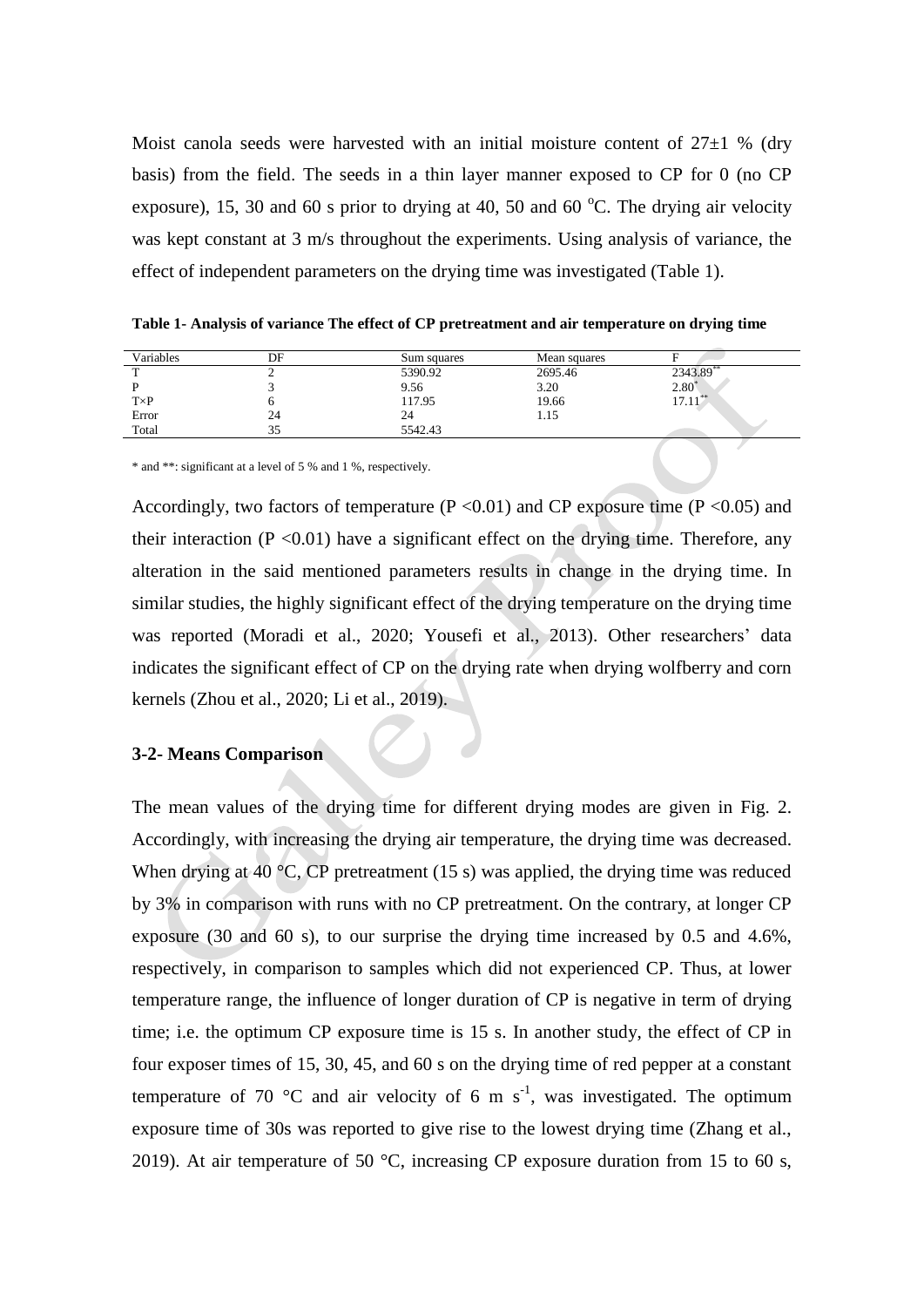lead to decrease in the drying time from about 3% to over 12%, compared to no CP exposure. Here, we observed the positive trends in effect of CP pretreatment on drying time. Drying at 60 °C; we observe a negative effect of exposure to CP. The drying time went up between 10-16% as the seeds were pretreated between 15 and 60 s by CP. Hence, when drying at  $60^{\circ}$ C, we would be better off not to exposed the canola seeds prior to the air drying. CP applied on the surface of the drying material, creates small cracks in the cell wall. This is good for water release from the seeds; but increasing the exposure duration may lead to cell wall destruction and loss of porosity which in turn reduces the water vapor evaporation from the seed's surface (Zhang et al., 2019). Similar adverse effect may be the reason for this discrepancy in the trend of drying time while drying canola seeds.



**Fig. 2. Mean drying time for different drying conditions with or without pretreatment by CP**

Figures 3, 4, and 5 show the changes in the moisture ratio versus the drying time for temperatures of 40, 50, and 60 °C, respectively. Accordingly, the best pretreatment of CP in the temperatures of 40, 50, and 60 $\degree$  C, were 15, 60, and 0 s, respectively. The reason for the change in CP behavior with the change in drying air temperature may be related to the effect of temperature on the seed shell microstructure under the influence of CP pretreatment. Probably, CP produces some sort of case hardening on the surface of the seeds hence moisture cannot easily exit the seeds surface. This may be attributed to the nature of CP being an amalgam of various particles. Another reason could be the drying effect of CP gas on seeds as the exposure duration is increased.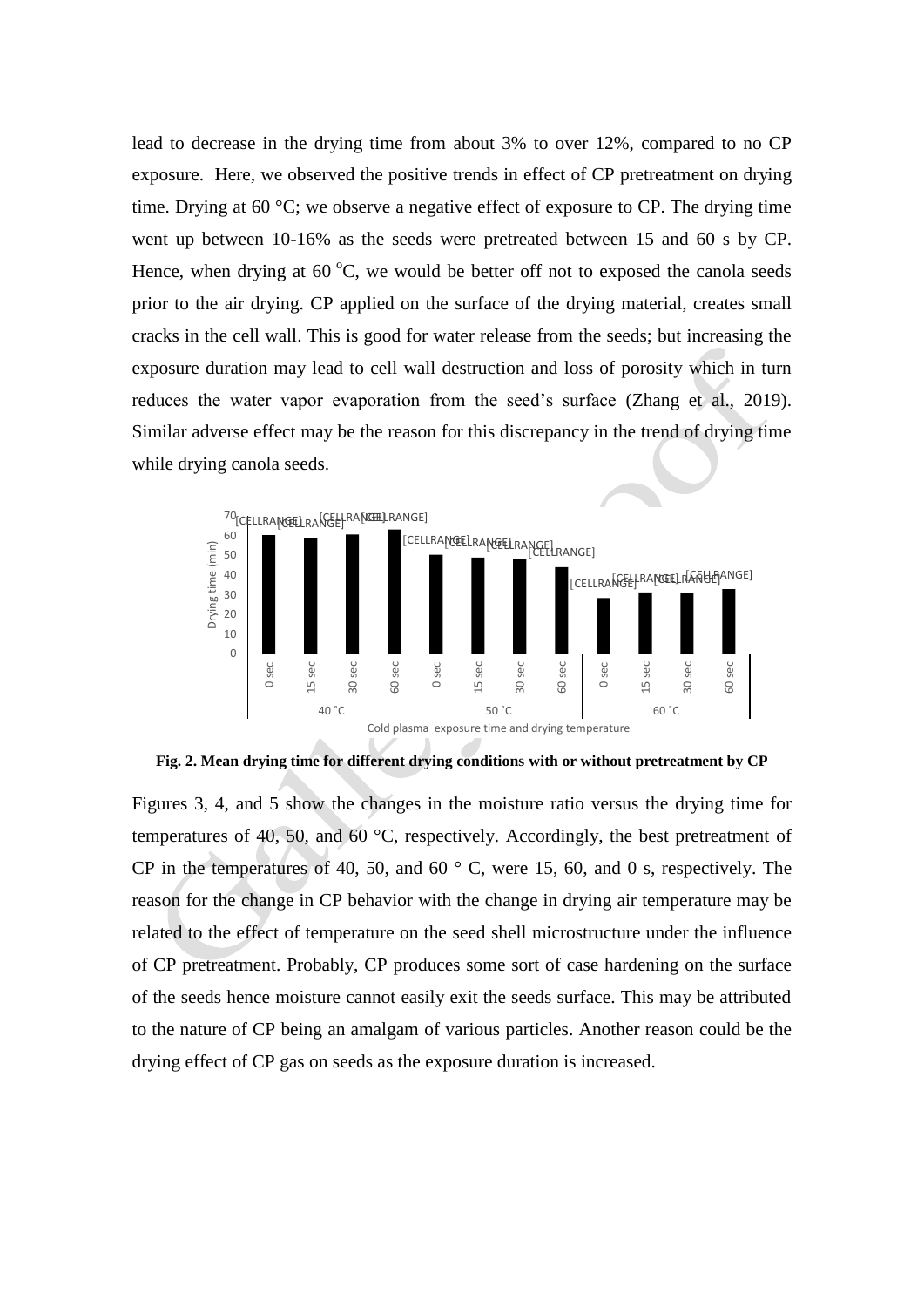





**Fig.4. Variations of moisture ratio versus drying time for drying temperature of 50 °C**



**Fig.5. Variations of moisture ratio versus drying time for drying temperature of 60 °C**

In another study, a CP air with ambient pressure and flow of 3 L/min and frequency of 20 kHz and power consumption of 750 W was used as a pretreatment of drying of red pepper. Red pepper samples were exposed to CP in four different time treatments (15, 30, 45, and 60 s). In all-time conditions, drying time was significantly reduced compared to the control treatment that did not use CP pretreatment. However, the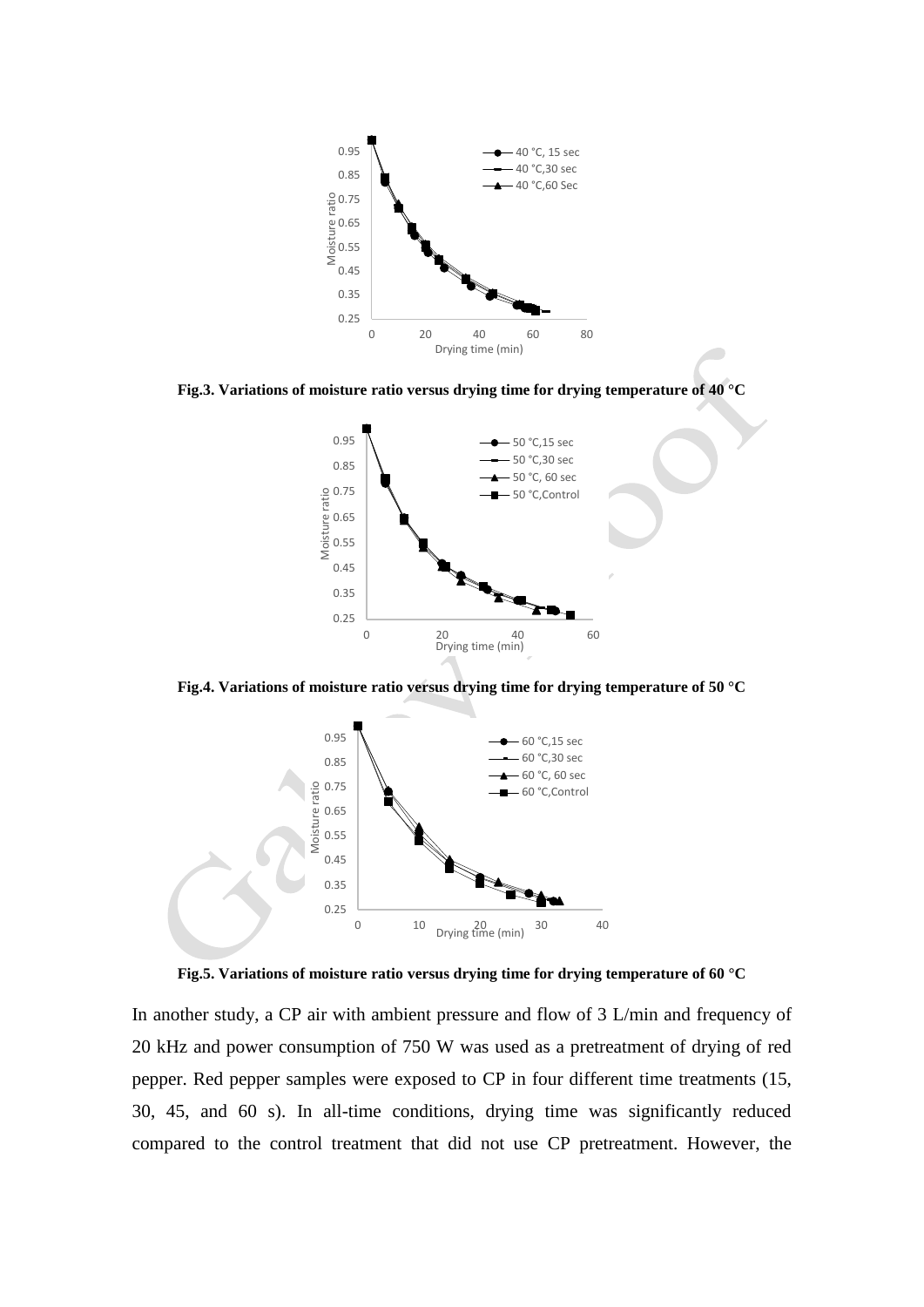greatest reduction in drying time was associated with a CP time of 30 s (Zhang et al., 2019). In another study, the cooking time in half of rice was reduced after the application of CP. In that research, after CP pretreatment, cracks and depressions were observed on the surface of rice grain (Sarangapani et al., 2015). Increasing the exposure time to the CP can potentially lead to the formation of larger diameter cavities and thus reduce the drying time (Nishime et al., 2017). However, the drying time cannot be less than a certain amount, and with increasing CP time, cell wall disruption may occur; resulting in a reduced porosity and increased resistance to moisture movement within the material (Saengrayap et al., 2015). Jujube slices were dried at three temperatures of 50, 60, and 70 °C with (15,30 and 60s) or without CP pretreatment. The results showed that the interaction between the plasma pretreatment time and the drying temperature was significant so that at the temperature of  $50^{\circ}$ C the usage of CP pretreatments showed less effect on the drying time than the control treatment (no CP pretreatment). While the use of drying temperatures of 60, and 70  $\degree$ C with a cold plasma pretreatment of 15 s showed the greatest effect in reducing the drying time. However, with increasing the CP pretreatment time to 30 and 60 s, it was observed that the drying time was increased (Bao et al., 2021).

## **3-4-Developing a model based on superposition**

In order to obtain the superposition model, at first, the moisture ratio of canola seeds should be determined during drying time. Therefore, standard semi-empirical models developed by the previous researchers, were used and the most appropriate model was selected based on the correlation between the seed moisture ratio predicted by the models and those obtained from the experimental results (Table 2).

|  |  |  |  |  |  |  |  |  |  |  | Table 2- Coefficients of standard models and their correlation with experimental results |  |
|--|--|--|--|--|--|--|--|--|--|--|------------------------------------------------------------------------------------------|--|
|--|--|--|--|--|--|--|--|--|--|--|------------------------------------------------------------------------------------------|--|

|                                                                    |                    |        |             | <b>MAE</b> |
|--------------------------------------------------------------------|--------------------|--------|-------------|------------|
|                                                                    |                    |        |             |            |
| K=0.0464, n=0.8490                                                 | 0.90               | 0.0864 | 0.0075      | 0.0628     |
| $K = 0.0302$                                                       | 0.88               | 0.0966 | 0.00949     | 0.0759     |
| K=0.0269, n=0.849                                                  | 0.90               | 0.0863 | 0.00758     | 0.0628     |
| K=0.0291, a=0.9834                                                 | 0.87               | 0.0944 | 0.0090      | 0.0749     |
| K=0.0449, a=0.7534                                                 | 0.86               | 0.0999 | 0.0101      | 0.0655     |
| a=0.5686, k <sub>0</sub> =0.0115, b=0.4333, k <sub>1</sub> =0.0726 | 0.92               | 0.086  | 0.0075      | 0.0595     |
|                                                                    | Model Coefficients | $R^2$  | <b>RMSE</b> | $X^2$      |

K, n, a,  $k_0$ , and  $k_1$  are model coefficients. Since Two term model, has a higher correlation coefficient and a lower error coefficient, it was selected as the most suitable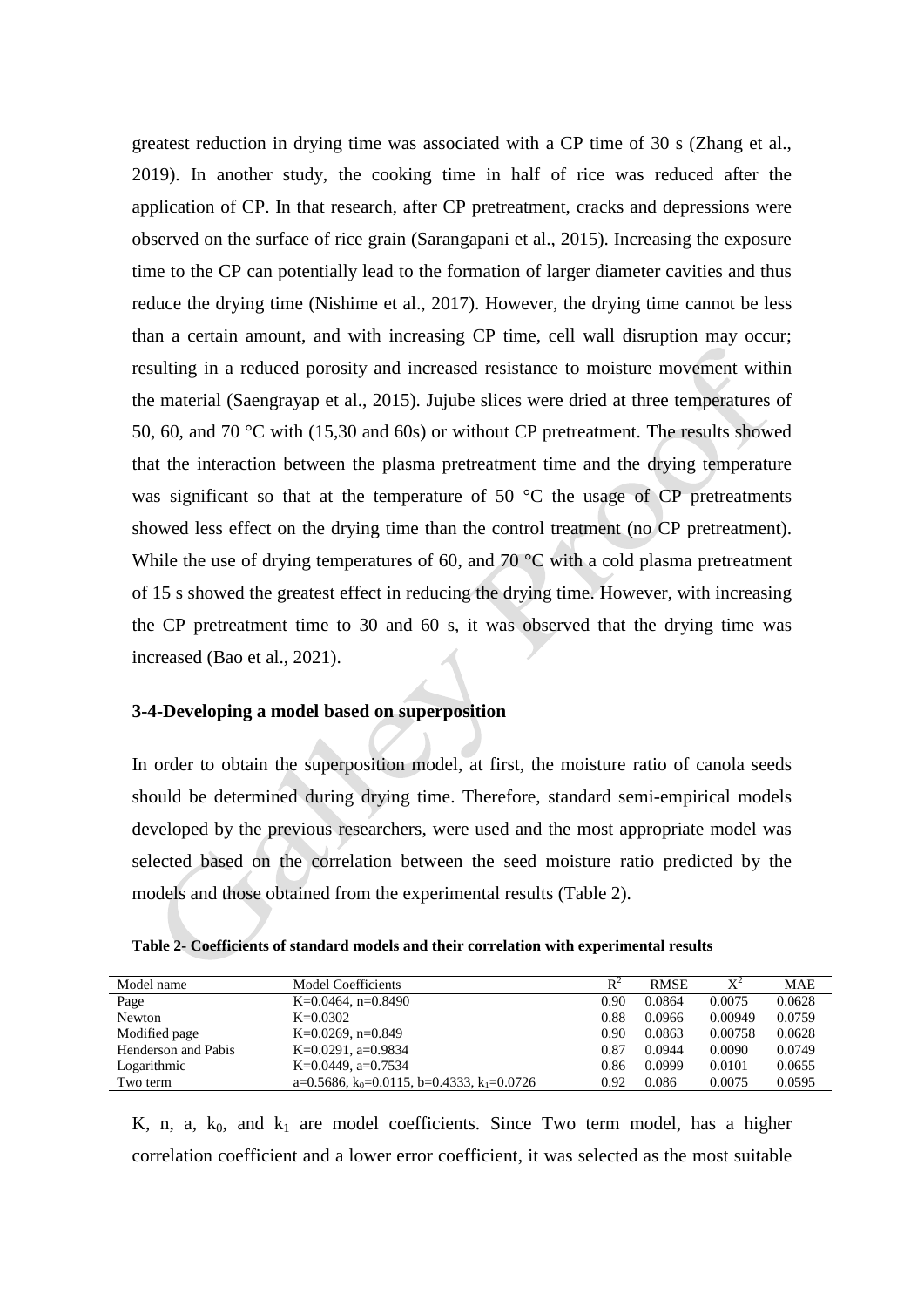model to predict the instantaneous moisture ratio of the canola seeds. In another study, the drying of rice paddy grains in a fluidized bed dryer was simulated using the above standard models. The results indicate that Midilli model was best fitted to the experimental data (Khanali et al., 2012). Therefore, in the present study, to determine the sum of drying effects, the moisture ratio of canola seeds at one-minute intervals was predicted using Two term model. The variations of moisture ratio against the logarithmic time were obtained and plotted for different experiments (Figures 6 to 9).



**Fig. 6. Moisture ratios versus Log (time) for control experiments (no CP treatment) at different temperatures**



**Fig. 7. Moisture ratios versus Log (time) for experiments (15 s CP treatment) at different temperatures**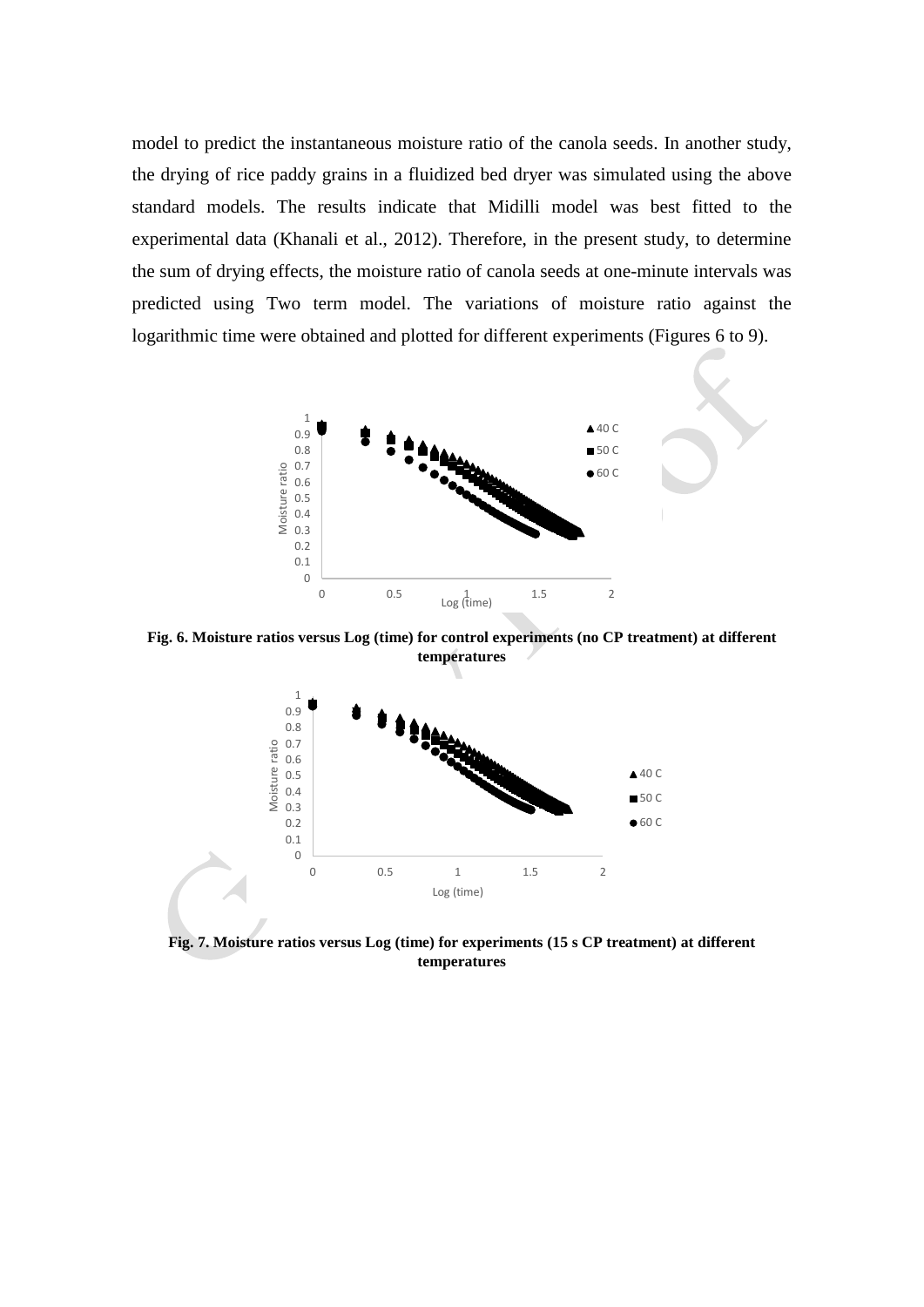

**Fig. 8. Moisture ratios versus Log (time) for experiments (30 s CP treatment) at different temperatures**



**Fig. 9. Moisture ratios versus Log (time) for experiments (60 s CP treatment) at different temperatures**

As there are two independent parameters, namely temperature and CP duration, the transfer process ought to be materialized in two stages in order to med to generate a final drying curve. Hence, in the first stage, in figures 6-9, points with the same value of moisture ratio were identified, and by application of equations (1) and (2), temperature shift factors (aT) were calculated (Table 3). Afterwards, in each CP duration, by shifting the curves with temperatures 40 and 60  $\degree$ C to the reference curve (50  $\degree$ C), four shifted curves were obtained. For the second transfer stage, in those curves, points with the same moisture ratio values were identified, and CP time shift factors (aP) were calculated using Equations (1) and (2) (Table 3). Here, 15s CP exposure time was designated as the reference curve and the other three curves (0, 30, and 60 s CP treatment) were shifted to this curve using the aP and the final drying curve was obtained (Fig. 10). "aT" for the experiments at 40  $^{\circ}$ C is smaller and at 60  $^{\circ}$ C is greater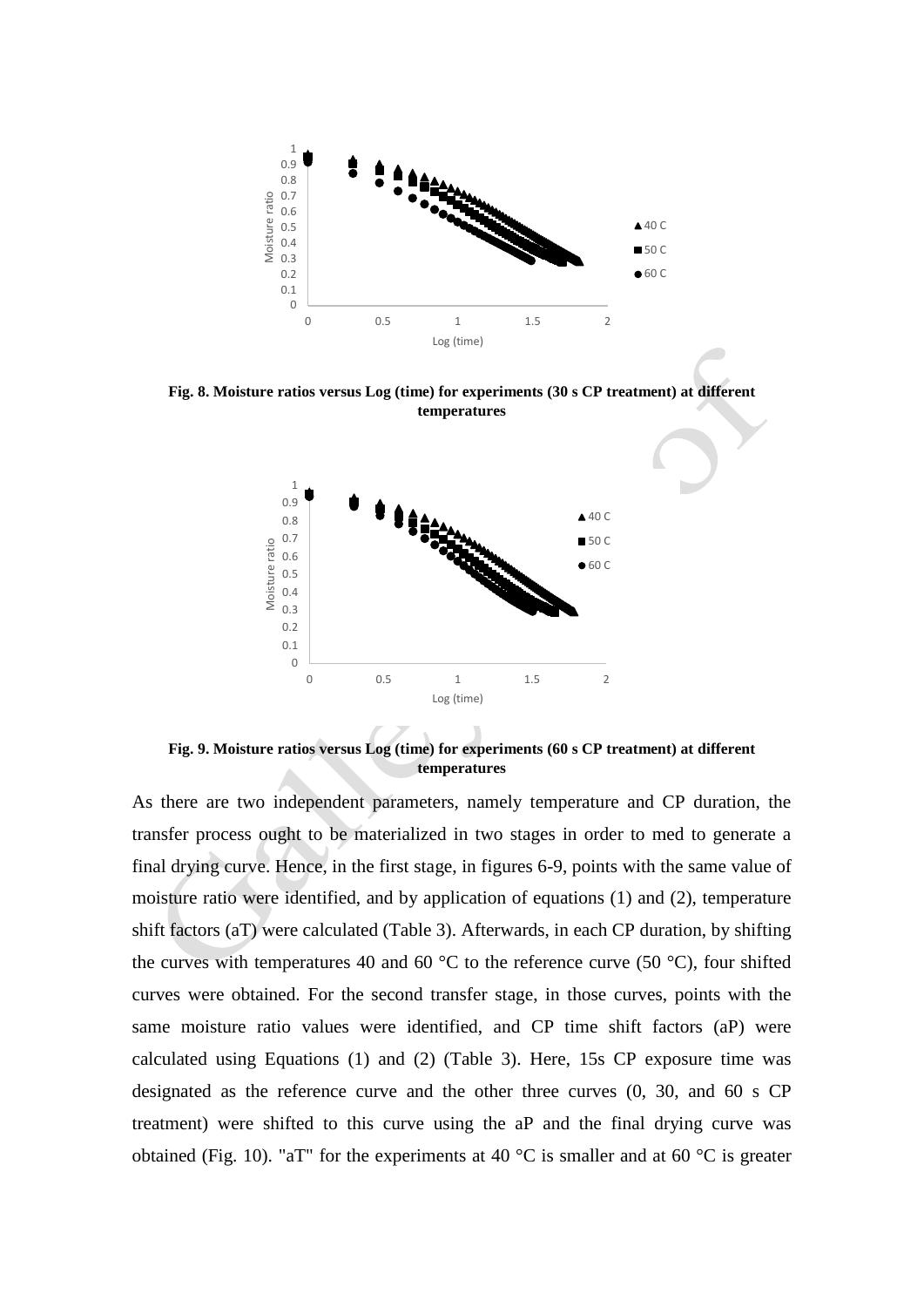than one. This is an indication that drying time for 40  $\degree$ C is longer and 60  $\degree$ C is shorter compared to 50 °C. For 40 °C, the greatest "aT" value of 0.78 is observed when the CP exposure time was 15 s. This indicates a shorter drying time in comparison with other plasma modes is at 40 °C. When setting the air temperature to 50 °C, at longer exposure time of seeds by CP, the aP is increased to the highest value of 1.031 at the CP exposure time of 60 s. Bearing in mind that the highest value of "aT" at 60  $\degree$ C corresponds to 0 exposure duration (The control runs). Therefore, it is shown that the shortest drying time at 60 °C is when the seeds are not exposed to the cold plasma prior to hot air drying process. These interesting findings reveals that the results obtained in the superposition model are in good agreement with those acquired in the experimental works which presented and discussed in the previous section.

| $T (^{\circ}C)$ | $P$ (sec) | aT    | aP    |
|-----------------|-----------|-------|-------|
| 40              | O         | 0.753 | 0.931 |
| 50              | $\theta$  | 1.000 | 0.931 |
| 60              | $\Omega$  | 1.659 | 0.931 |
| 40              | 15        | 0.780 | 1.000 |
| 50              | 15        | 1.000 | 1.000 |
| 60              | 15        | 1.480 | 1.000 |
| 40              | 30        | 0.698 | 0.991 |
| 50              | 30        | 1.000 | 0.991 |
| 60              | 30        | 1.548 | 0.991 |
| 40              | 60        | 0.693 | 1.031 |
| 50              | 60        | 1.000 | 1.031 |
| 60              | 60        | 1.330 | 1.031 |

**Table 3- Shift factors at different plasma times and temperatures**

Based on Figure 10, the final curve obtained from the shifting of 12 different curves, can accurately predict the moisture ratio with a quadratic equation (Equation 3).



**Fig.10. Final shifted curve with the polynomial regression equation**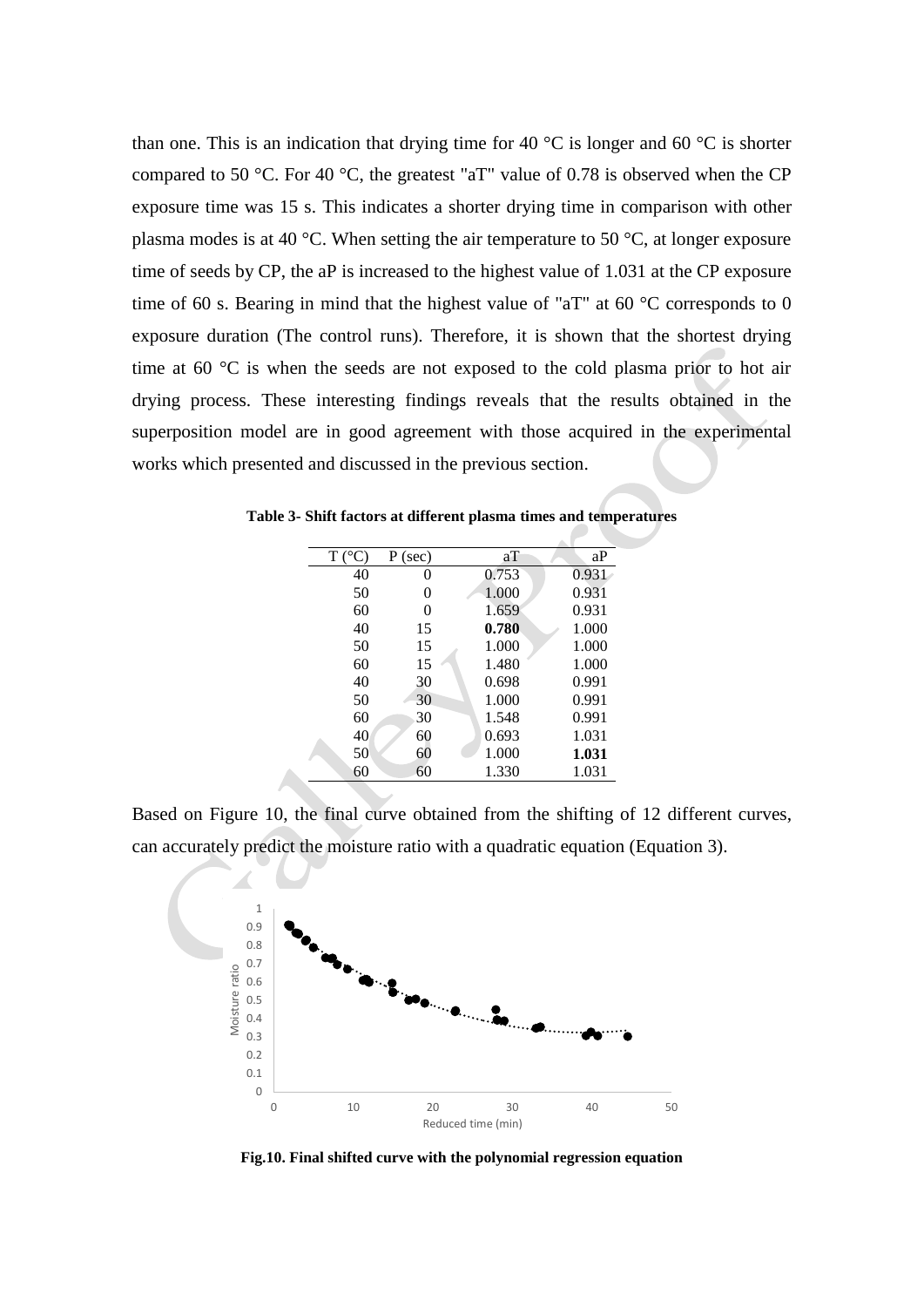$$
MR = 0.0004 \, t'^2 - 0.0318 \, t' + 0.9441 \qquad R^2 = 0.988 \qquad \qquad \text{Eq. (3)}
$$

Where t' is the reduced time, obtained from Equation (4):

$$
t' = t \times aT \times aP
$$
 Eq. (4)

That "t" is the actual drying time. Thus, in order to simulate the moisture ratio of the drying product, at first, the reduced time should be calculated using Equation (4) and the amounts of "aT" and "aP" given in the Table (3). Then, moisture ratio can be obtained using Equation (3).

## **3-5- Evaluation of model**

Using Equation (3), all the moisture ratios of different experiments were obtained and the results were plotted against the actual moisture ratios obtained by the experiment (Figure 11).



**Fig. 11. Comparison between experimental and predicted moisture ratio**

Accordingly, good agreement between predicted and measured moisture ratio was observed. The mean absolute error (MAE),  $k^2$ , and  $R^2$  were 0.022, 0.0009, and 0.98, respectively. These are indications that the developed superposition model accurately predicts the drying kinetics of canola seed pretreated with CP. Simulation of drying of Aloe vera gel slices in a cabinet dryer with two drying modes of with and without osmotic pretreatment was performed using the superposition method. The results showed that the final model has a good accuracy compared to the other theoretical and semi-empirical methods. (Moradi et al., 2019). In another study, modeling of drying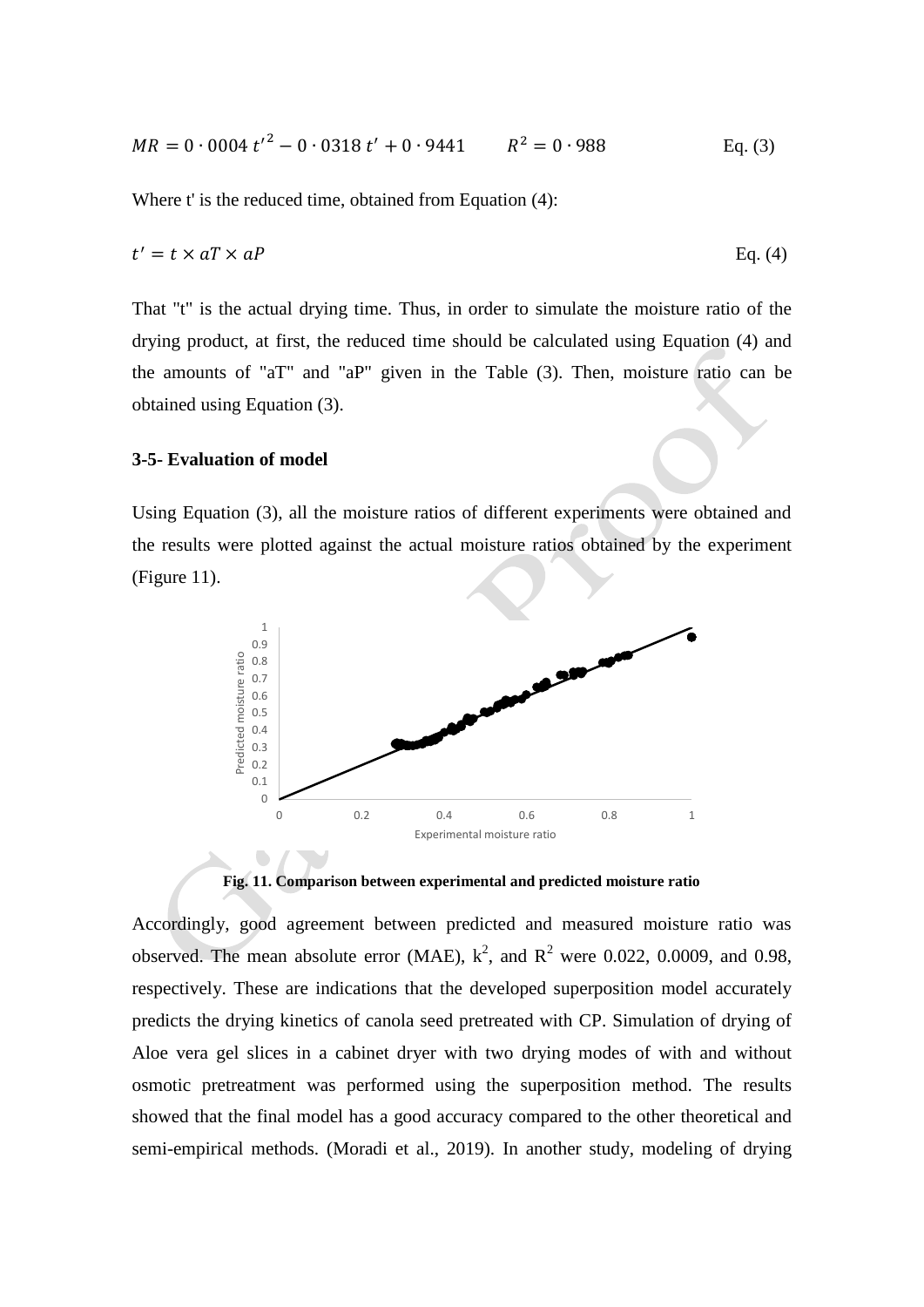thyme leaves in a cabinet dryer was performed using the superposition technique, that the results of which revealed the final model has a good correlation with the experimental results (Khazaei et al., 2008). In another study, the Guava drying process was simulated using the Midilli-Kucuk model and the superposition model. The results showed that the second-order equation of superposition can predict simulation with great accuracy (Kek et al., 2014). Therefore, the method of superposition, which is generally used to simulate processes in engineering, in comparison with the other modeling methods, in addition to very high accuracy, has a very little modeling time and cost (Wang and Sharma, 2018). Such models have a very high power and validity in predicting existing processes in engineering (Wang et al., 2018). The superposition method can help the final design of the device by separating the effect of independent parameters on the dependent one. As can be concluded in the present study, the effect of CP and temperature on the drying kinetics can be seen in full detail.

#### **4- Conclusion**

A fluidized bed dryer was employed to investigate the effect of cold plasma pretreatment on the drying kinetics of canola seeds. In the experiment, canola seeds were dried at 40, 50 and 60  $^{\circ}$ C following exposure to 0, 15, 30 and 60 s of CP. The shortest drying time of less than 30 min was accomplished when drying seeds at 60  $^{\circ}$ C without exposure to CP.

Also, the shortest drying time for the temperature of 40 and 50  $\degree$ C was at the CP exposure time of 15 and 60 s, respectively. However, further investigation is required to examine the effect of CP on other properties of dried canola seeds. The superposition technique used to simulate the drying process offered the simplicity as well as reasonably good accuracy. It exhibits the influence of each independent variable on the drying time. The developed model accurately predicted the time in seeds drying with different CP exposure time. Thus using an empirical model, we can investigate the effect of independent parameters of temperature and CP exposure time in full detail.

## **Acknowledgment**

We gratefully acknowledge the financial support of the Research Affairs Office at Shiraz University to support the cost of the conducted experiments (Grant # 99GCB1M215809).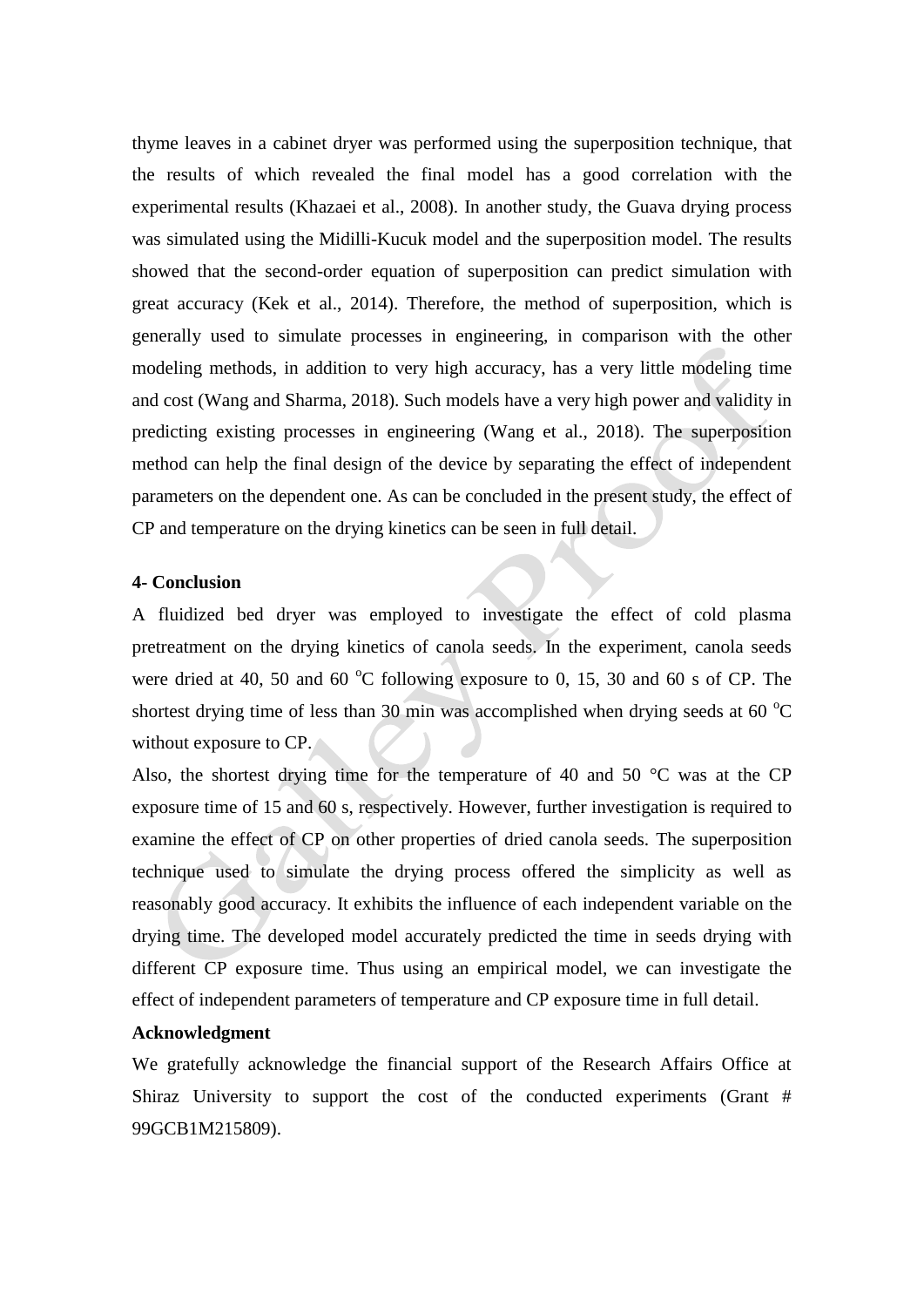#### **References.**

- 1. Amini, M., and M. Ghoranneviss. 2016. Effects of cold plasma treatment on antioxidants activity, phenolic contents and shelf life of fresh and dried walnut (Juglans regia L.) cultivars during storage. LWT- Food Science and Technology 73: 178-184.
- 2. Bao, T., Hao, X., Shishir, M. R. I., Karim, N., and Chen, W. 2021. Cold plasma: An emerging pretreatment technology for the drying of jujube slices. Food Chemistry 337: 127783.
- 3. Benseddik, A., Azzi, A., Zidoune, M. N., and Allaf, K. 2018. Mathematical empirical models of thin-layer airflow drying kinetics of pumpkin slice. Engineering in Agriculture, Environment and Food 11(4): 220-231.
- 4. Cheung, B., Terekhov, A., Chen, Y., Agrawal, P., and Olshausen, B. 2019. Superposition of many models into one. arXiv preprint arXiv:1902.05522.
- 5. Ghasemi, J., Moradi, M., Karparvarfard, S. H., Golmakani, M. T., and Khaneghah, A. M. 2021. Thin layer drying kinetics of lemon verbena leaves: a quality assessment and mathematical modeling. Quality Assurance and Safety of Crops & Foods 13(1): 59-72.
- 6. Kek, S. P., Chin, N. L., and Yusof, Y. A. 2014. Simultaneous time-temperature-thickness superposition theoretical and statistical modelling of convective drying of guava. Journal of food science and technology 51(12): 3609-3622.
- 7. Khanali, M., Sh, R., Jafari, A., Hashemabadi, S. H., and Banisharif, A. 2012. Mathematical modeling of fluidized bed drying of rough rice (Oryza sativa L.) grain. Journal of Agricultural Technology, 8(3): 795-810.
- 8. Khazaei, J., Chegini, G. R., and Bakhshiani, M. 2008. A novel alternative method for modeling the effects of air temperature and slice thickness on quality and drying kinetics of tomato slices: Superposition technique. Drying Technology 26: 759–775.
- 9. Li, S., Chen, S., Han, F., Xv, Y., Sun, H., Ma, Z., ... and Wu, W. 2019. Development and Optimization of Cold Plasma Pretreatment for Drying on Corn Kernels. Journal of food science 84(8): 2181-2189.
- 10. McVetty, P.B.E.; Duncan, R.W. 2016. Canola/Rapeseed: Genetics and Breeding. In Reference Module in Food Science; Elsevier: Amsterdam, The Netherlands.
- 11. Moradi, M., Niakousari, M., and Mousavi Khaneghah, A. 2019. Kinetics and mathematical modeling of thin layer drying of osmo‐treated Aloe vera (Aloe barbadensis) gel slices. Journal of food process engineering 42(6): e13180.
- 12. Moradi, M., Azizi, S., Niakousari, M., Kamgar, S., and Khaneghah, A. M. 2020. Drying of green bell pepper slices using an IR-assisted Spouted Bed Dryer: An assessment of drying kinetics and energy consumption. Innovative Food Science & Emerging Technologies, 60, 102280.
- 13. Nishime, T.M.C., Borges, A.C., Koga-Ito, C.Y., Machida, M., Hein, L.R.O., and Kostov, K.G. 2017. Non-thermal atmospheric pressure plasma jet applied to inactivation of different microorganisms. Surf. Coating. Technol. 312: 19–24.
- 14. Pankaj, S. K., Bueno-Ferrer, C., Misra, N. N., O'Neill, L., Tiwari, B. K., Bourke, P., and Cullen, P. J. 2015. Dielectric barrier discharge atmospheric air plasma treatment of high amylose corn starch films. LWT-Food Science and Technology 63(2): 1076-1082.
- 15. Pankaj, S. K., and Keener, K. M. 2018. Cold plasma processing of fruit juices. In Fruit juices (pp. 529-537). Academic Press.
- 16. Sarangapani, C., Devi, Y., Thirundas, R., Annapure, U.S., and Deshmukh, R.R. 2015. Effect of low-pressure plasma on physico-chemical properties of parboiled rice. LWT – Food Science and Technology 63: 452–460.
- 17. Simha, P., Mathew, M., and Ganesapillai, M. 2016. Empirical modeling of drying kinetics and microwave assisted extraction of bioactive compounds from Adathoda vasica and Cymbopogon citratus. Alexandria Engineering Journal 55(1): 141-150.
- 18. Saengrayap, R., Tansakul, A., and Mittal, G. 2015. Effect of far-infrared radiation assisted microwave-vacuum drying on drying characteristics and quality of red chili. Journal of Food Science and Technology 52 (5): 2610–2621.
- 19. Yousefi, A., Niakousari, M., and Moradi, M. 2013. Microwave assisted hot air drying of papaya (Carica papaya L.) pretreated in osmotic solution. African journal of agricultural research 8(25): 3229-3235.
- 20. Wang, H., Yi, S., and Sharma, M. M. 2018. A computationally efficient approach to modeling contact problems and fracture closure using superposition method. Theoretical and Applied Fracture Mechanics 93: 276-287.